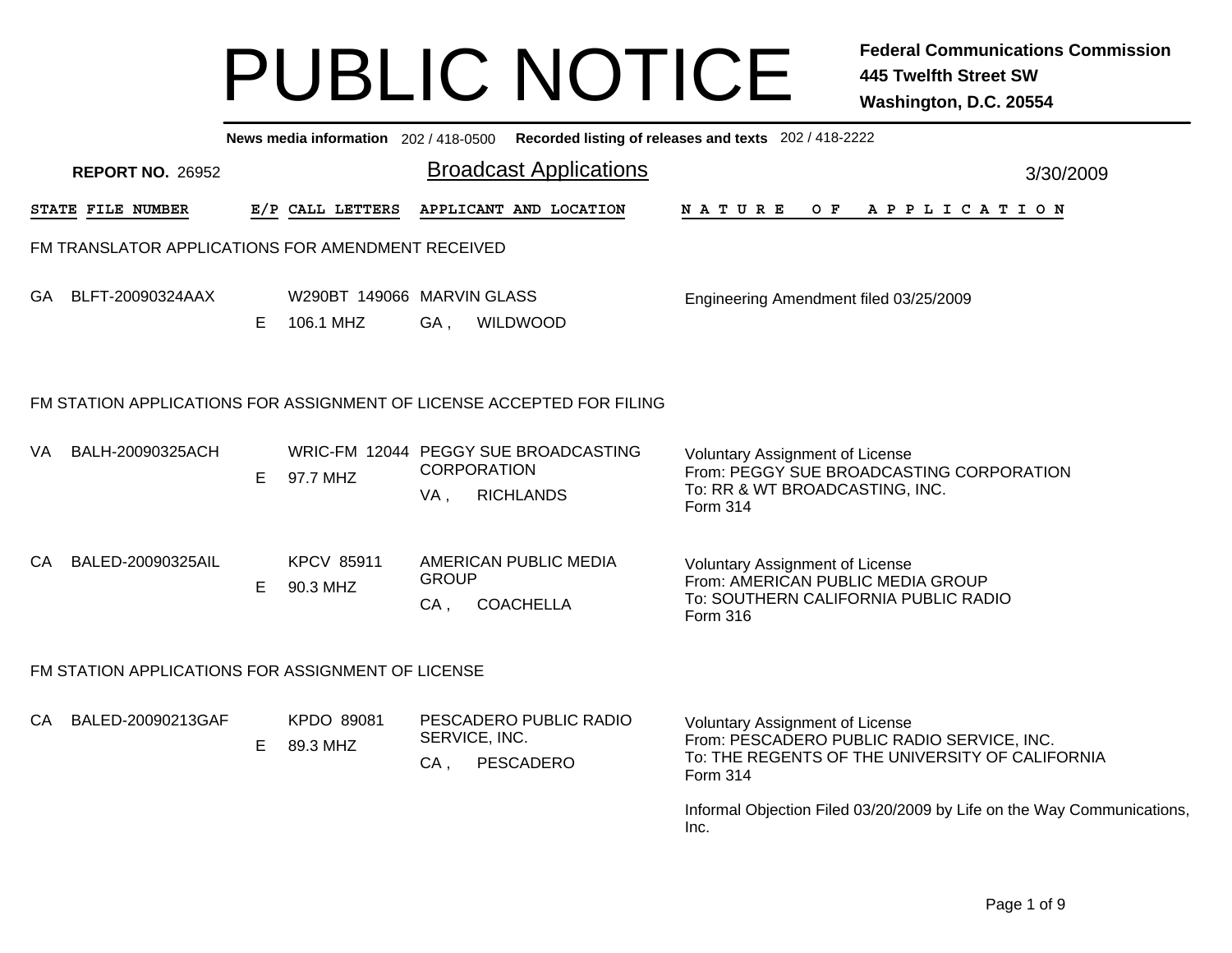|     |                         |   |                         | News media information 202 / 418-0500 Recorded listing of releases and texts 202 / 418-2222 |                                                                                                            |           |
|-----|-------------------------|---|-------------------------|---------------------------------------------------------------------------------------------|------------------------------------------------------------------------------------------------------------|-----------|
|     | <b>REPORT NO. 26952</b> |   |                         | <b>Broadcast Applications</b>                                                               |                                                                                                            | 3/30/2009 |
|     | STATE FILE NUMBER       |   | E/P CALL LETTERS        | APPLICANT AND LOCATION                                                                      | OF APPLICATION<br><b>NATURE</b>                                                                            |           |
|     |                         |   |                         | FM STATION APPLICATIONS FOR ASSIGNMENT OF LICENSE PETITION FOR RECONSIDERATION              |                                                                                                            |           |
| GA  | BALH-20081222ABW        | E | WZBN 43240<br>105.5 MHZ | <b>CUMULUS LICENSING LLC</b><br><b>CAMILLA</b><br>GA,                                       | Voluntary Assignment of License<br>From: CUMULUS LICENSING LLC<br>To: EXTREME MEDIA GROUP, LLC<br>Form 314 |           |
|     |                         |   |                         |                                                                                             | Petition for Reconsideration Filed 03/19/2009 by Radio One, Inc.                                           |           |
|     |                         |   |                         | DIGITAL TRANSLATOR OR DIGITAL LPTV APPLICATIONS FOR DIGITAL FLASH CUT ACCEPTED FOR FILING   |                                                                                                            |           |
| CA  | BDFCDTT-20090325AED     |   | K36HM 60742             | <b>SODA MOUNTAIN</b>                                                                        | Minor change of callsign K36HM.                                                                            |           |
|     |                         | Е | CHAN-36                 | BROADCASTING, INC.<br><b>FORT DICK</b><br>CA,                                               |                                                                                                            |           |
| OR. | BDFCDTT-20090325AEI     | E | K15BP 60734<br>CHAN-15  | <b>SODA MOUNTAIN</b><br>BROADCASTING, INC.<br><b>GRANTS PASS</b><br>OR,                     | Minor change of callsign K15BP.                                                                            |           |
| CA  | BDFCDTT-20090325AEK     | Е | K17BA 60735<br>CHAN-17  | <b>SODA MOUNTAIN</b><br>BROADCASTING, INC.<br>YREKA, ETC.<br>CA,                            | Minor change of callsign K17BA.                                                                            |           |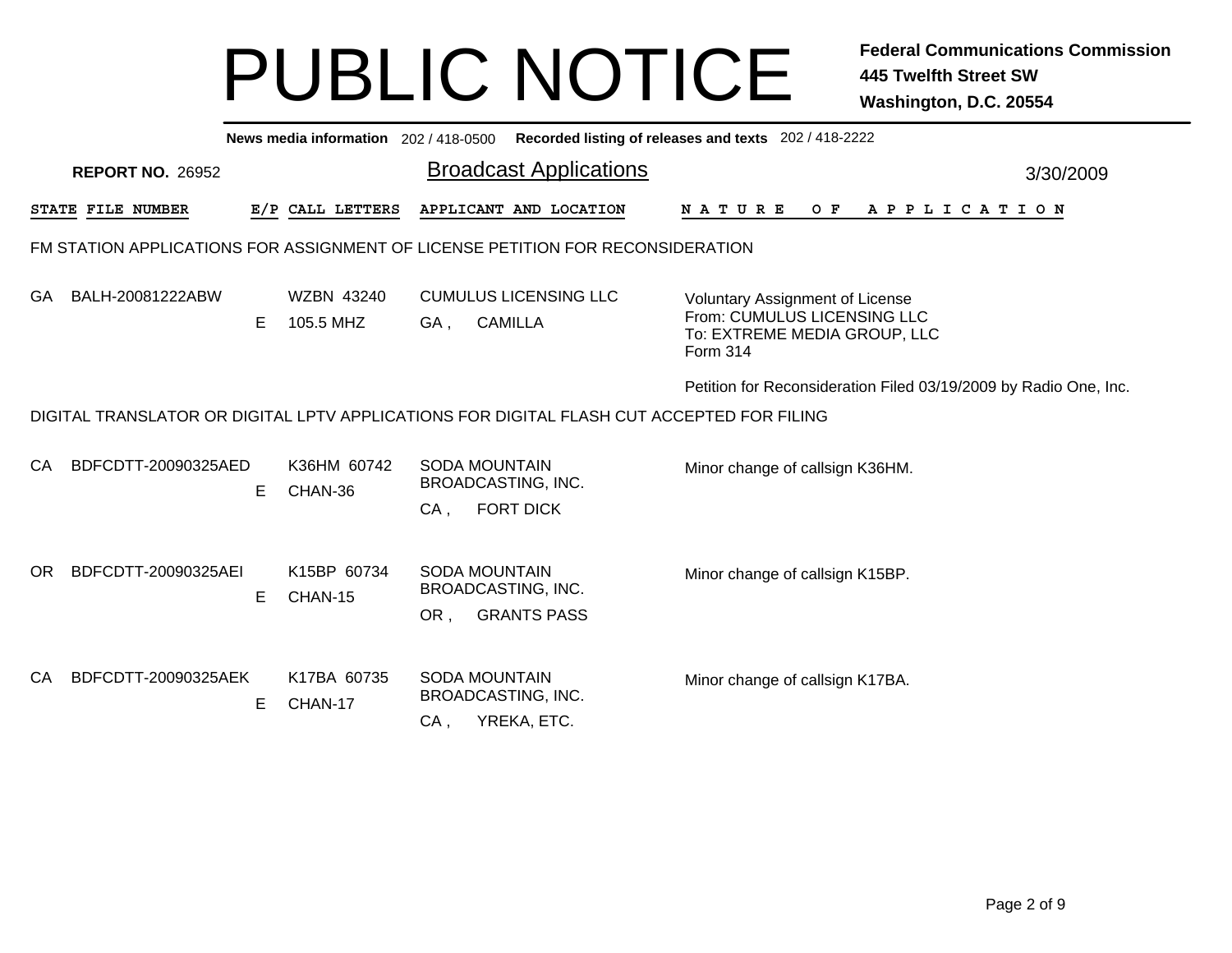|           |                         |    |                               |                      | News media information 202/418-0500 Recorded listing of releases and texts 202/418-2222 |                                 |  |  |  |  |                |  |                                                                                                                                      |  |
|-----------|-------------------------|----|-------------------------------|----------------------|-----------------------------------------------------------------------------------------|---------------------------------|--|--|--|--|----------------|--|--------------------------------------------------------------------------------------------------------------------------------------|--|
|           | <b>REPORT NO. 26952</b> |    |                               |                      | <b>Broadcast Applications</b>                                                           |                                 |  |  |  |  |                |  | 3/30/2009                                                                                                                            |  |
|           | STATE FILE NUMBER       |    | E/P CALL LETTERS              |                      | APPLICANT AND LOCATION                                                                  | <b>NATURE</b>                   |  |  |  |  | OF APPLICATION |  |                                                                                                                                      |  |
|           |                         |    |                               |                      | AM STATION APPLICATIONS FOR DIRECT MEASUREMENT ACCEPTED FOR FILING                      |                                 |  |  |  |  |                |  |                                                                                                                                      |  |
| <b>NY</b> | BZ-20090320AHC          | P  | <b>WRCE 49446</b><br>1490 KHZ | NY,                  | <b>BACKYARD BROADCASTING</b><br>ELMIRA LICENSEE, LLC<br><b>WATKINS GLEN</b>             | <b>Direct Measurement</b>       |  |  |  |  |                |  |                                                                                                                                      |  |
|           |                         |    |                               |                      | DIGITAL TRANSLATOR OR DIGITAL LPTV APPLICATIONS FOR DISPLACEMENT ACCEPTED FOR FILING    |                                 |  |  |  |  |                |  |                                                                                                                                      |  |
| OR.       | BDISDTL-20090325AMA     | E. | K25FG 25355<br>CHAN-28        | WATCHTV, INC.<br>OR, | <b>ROSEBURG</b>                                                                         | Minor change of callsign K25FG. |  |  |  |  |                |  |                                                                                                                                      |  |
|           |                         |    |                               |                      | AM STATION APPLICATIONS FOR LICENSE TO COVER PETITION FOR RECONSIDERATION               |                                 |  |  |  |  |                |  |                                                                                                                                      |  |
| CO.       | BL-20080801BCY          | P. | DKJME 135886<br>890 KHZ       | CO, FOUNTAIN         | TIMOTHY C. CUTFORTH                                                                     | License to cover.               |  |  |  |  |                |  | Application dismissed per 1800B3-MFW letter dated 2/19/2009.<br>Petition for Reconsideration Filed 03/23/2009 by Timothy C. Cutforth |  |
| WY.       | BL-20080801BCZ          | P. | DKJJL 129604<br>540 KHZ       | WY,                  | TIMOTHY C. CUTFORTH<br><b>PINE BLUFFS</b>                                               | License to cover.               |  |  |  |  |                |  | Application dismissed per 1800B3-MFW letter dated 2/19/2009<br>Petition for Reconsideration Filed 03/23/2009 by Timothy C. Cutforth  |  |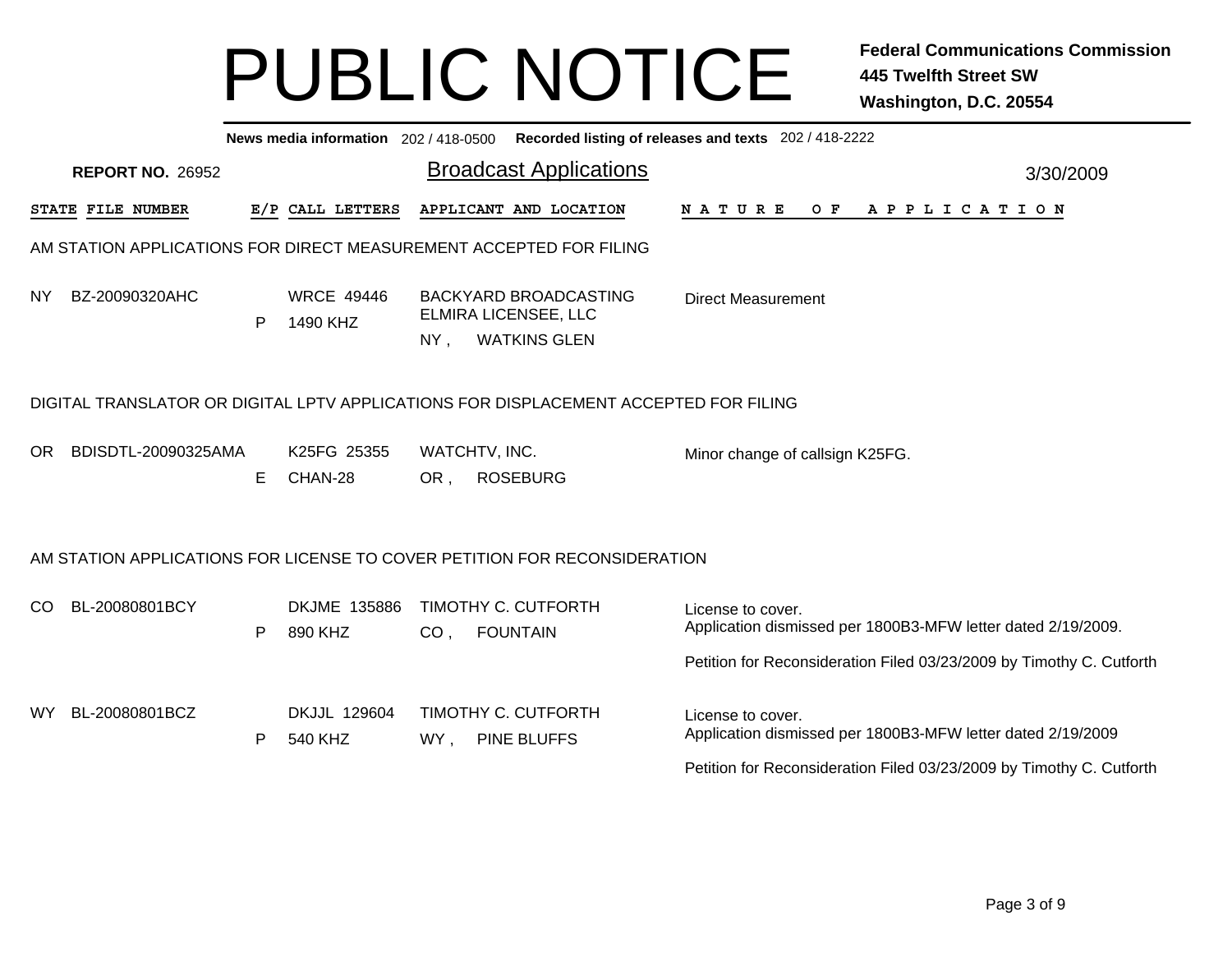|     |                                                                  |    | News media information 202 / 418-0500 |                       |                                                        | Recorded listing of releases and texts 202 / 418-2222                            |  |  |  |  |  |
|-----|------------------------------------------------------------------|----|---------------------------------------|-----------------------|--------------------------------------------------------|----------------------------------------------------------------------------------|--|--|--|--|--|
|     | <b>REPORT NO. 26952</b>                                          |    |                                       |                       | <b>Broadcast Applications</b>                          | 3/30/2009                                                                        |  |  |  |  |  |
|     | STATE FILE NUMBER                                                |    | E/P CALL LETTERS                      |                       | APPLICANT AND LOCATION                                 | N A T U R E<br>O F<br>A P P L I C A T I O N                                      |  |  |  |  |  |
|     | AM STATION APPLICATIONS FOR LICENSE TO COVER                     |    |                                       |                       |                                                        |                                                                                  |  |  |  |  |  |
| WA. | BL-20090209APD                                                   |    | <b>KRKO 62056</b><br>1380 KHZ         | S-R BROADCASTING, CO. |                                                        | License to cover.                                                                |  |  |  |  |  |
|     |                                                                  | P  |                                       | <b>EVERETT</b><br>WA. |                                                        | Petition to Deny Filed 03/16/2009 by Mark Craven                                 |  |  |  |  |  |
|     |                                                                  |    |                                       |                       |                                                        | Petition to Deny Filed 03/19/2009 by Event Horizon Farm                          |  |  |  |  |  |
|     |                                                                  |    |                                       |                       |                                                        | Petition to Deny Filed 03/19/2009 by Robert T Harrison                           |  |  |  |  |  |
|     |                                                                  |    |                                       |                       |                                                        | Petition to Deny Filed 03/20/2009 by THE COUNTY OF SNOHOMISH                     |  |  |  |  |  |
|     | DIGITAL TV APPLICATIONS FOR LICENSE TO COVER ACCEPTED FOR FILING |    |                                       |                       |                                                        |                                                                                  |  |  |  |  |  |
| FL. | BLCDT-20090311ACD                                                | E. | CHAN-47                               | FL,                   | WAMI-DT 60536 TELEFUTURA MIAMI LLC<br><b>HOLLYWOOD</b> | License to cover construction permit no: BPCDT-20060113ACR,<br>callsign WAMI-TV. |  |  |  |  |  |
|     | FM STATION APPLICATIONS FOR LICENSE TO COVER ACCEPTED FOR FILING |    |                                       |                       |                                                        |                                                                                  |  |  |  |  |  |
| CA  | BLED-20090325AEP                                                 | Е  | KDUP 172273<br>88.1 MHZ               | CA,                   | OPENSKYRADIO CORP.<br><b>CEDARVILLE</b>                | License to cover.                                                                |  |  |  |  |  |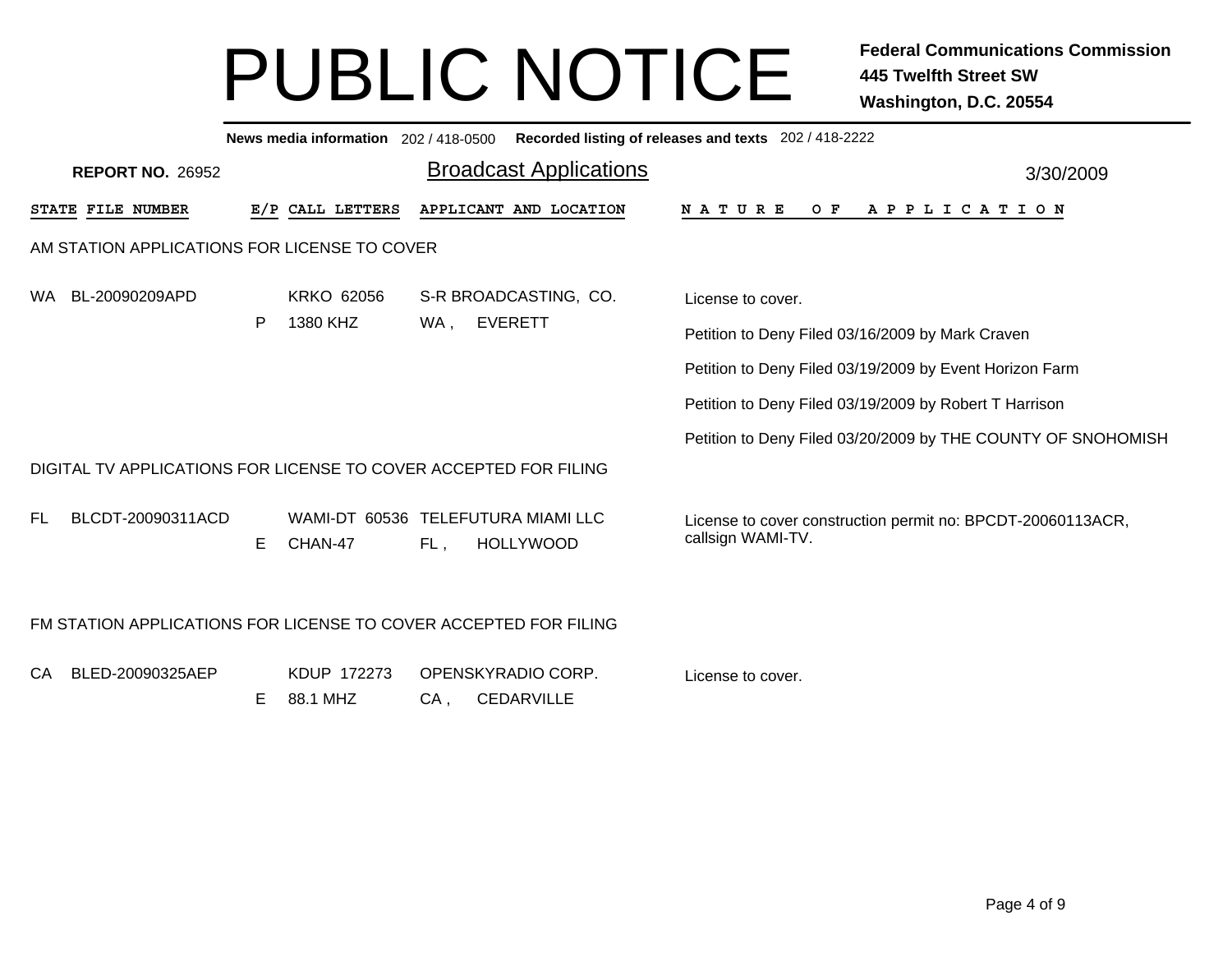|     |                                                                               |    |                         |     | News media information 202 / 418-0500 Recorded listing of releases and texts 202 / 418-2222 |                                                                               |  |  |  |     |  |  |  |  |                       |  |
|-----|-------------------------------------------------------------------------------|----|-------------------------|-----|---------------------------------------------------------------------------------------------|-------------------------------------------------------------------------------|--|--|--|-----|--|--|--|--|-----------------------|--|
|     | <b>REPORT NO. 26952</b>                                                       |    |                         |     | <b>Broadcast Applications</b>                                                               | 3/30/2009                                                                     |  |  |  |     |  |  |  |  |                       |  |
|     | STATE FILE NUMBER                                                             |    | E/P CALL LETTERS        |     | APPLICANT AND LOCATION                                                                      | N A T U R E                                                                   |  |  |  | O F |  |  |  |  | A P P L I C A T I O N |  |
|     |                                                                               |    |                         |     | TV TRANSLATOR OR LPTV STATION APPLICATIONS FOR LICENSE TO COVER APPLICATION REINSTATED      |                                                                               |  |  |  |     |  |  |  |  |                       |  |
|     | WY BLTTL-20090312ABA                                                          | E. | CHAN-21                 |     | K58GQ 127144 CENTRAL WYOMING COLLEGE<br>WY, GLENDO                                          | License to cover construction permit no: BPTT-20050510ABC,<br>callsign K58GQ. |  |  |  |     |  |  |  |  |                       |  |
|     | FM STATION APPLICATIONS FOR MINOR AMENDMENT TO A CONSTRUCTION PERMIT RECEIVED |    |                         |     |                                                                                             |                                                                               |  |  |  |     |  |  |  |  |                       |  |
| AR. | BPH-20070726ADN                                                               | E  | KIYS 51855<br>101.9 MHZ | AR, | <b>CAPSTAR TX LIMITED</b><br>PARTNERSHIP<br><b>JONESBORO</b>                                | Engineering Amendment filed 03/25/2009                                        |  |  |  |     |  |  |  |  |                       |  |
|     |                                                                               |    |                         |     | FM TRANSLATOR APPLICATIONS FOR MINOR AMENDMENT TO A CONSTRUCTION PERMIT RECEIVED            |                                                                               |  |  |  |     |  |  |  |  |                       |  |
| UT  | BPFT-20090310ABA                                                              | Е  | 99.9 MHZ                | UT, | K252EH 155025 PHASOR PHYSICS, INC.<br><b>PARK CITY</b>                                      | Engineering Amendment filed 03/25/2009                                        |  |  |  |     |  |  |  |  |                       |  |
|     |                                                                               |    |                         |     | FM STATION APPLICATIONS FOR MINOR CHANGE TO A LICENSED FACILITY ACCEPTED FOR FILING         |                                                                               |  |  |  |     |  |  |  |  |                       |  |
| AR. | BPH-20090325AEE                                                               | Е  | 101.7 MHZ               | AR, | KRLW-FM 70465 COMBINED MEDIA GROUP, INC.<br><b>WALNUT RIDGE</b>                             | Minor change in licensed facilities.                                          |  |  |  |     |  |  |  |  |                       |  |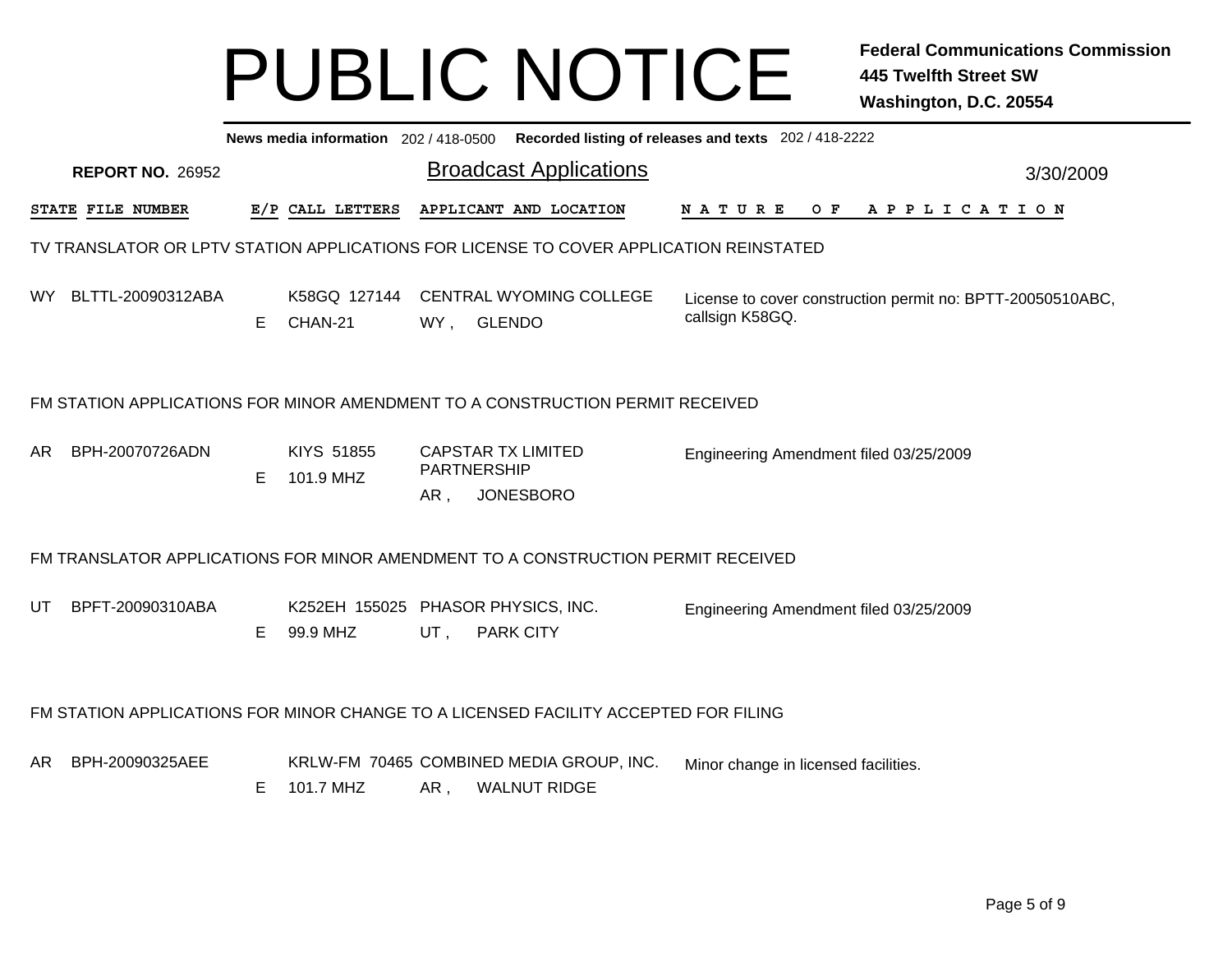|               |                         |    | News media information 202 / 418-0500 |                         | Recorded listing of releases and texts 202 / 418-2222                                                        |                     |     |                                                       |           |
|---------------|-------------------------|----|---------------------------------------|-------------------------|--------------------------------------------------------------------------------------------------------------|---------------------|-----|-------------------------------------------------------|-----------|
|               | <b>REPORT NO. 26952</b> |    |                                       |                         | <b>Broadcast Applications</b>                                                                                |                     |     |                                                       | 3/30/2009 |
|               | STATE FILE NUMBER       |    | E/P CALL LETTERS                      |                         | APPLICANT AND LOCATION                                                                                       | NATURE              | O F | APPLICATION                                           |           |
|               |                         |    |                                       |                         | FM TRANSLATOR APPLICATIONS FOR MINOR CHANGE TO A LICENSED FACILITY ACCEPTED FOR FILING                       |                     |     |                                                       |           |
| <b>SD</b>     | BPFT-20090325ABX        | Е  | 94.7 MHZ                              | SD,                     | K288GB 153441 PHASOR PHYSICS, INC.<br><b>COLONIAL PINE HILLS</b>                                             |                     |     | Minor change in licensed facilities, callsign K288GB. |           |
| IL            | BPFT-20090325AJK        | E. | 93.5 MHZ                              | RADIO, INC.<br>IL,      | W228BG 144789 CORNERSTONE COMMUNITY<br><b>RUSHVILLE</b>                                                      |                     |     | Minor change in licensed facilities, callsign W228BG. |           |
| <b>SC</b>     | BPFT-20090325AMB        | E. | 100.1 MHZ                             | INC.<br>SC <sub>1</sub> | W261AJ 149547 EDGEWATER BROADCASTING,<br><b>CHARLESTON</b>                                                   |                     |     | Minor change in licensed facilities, callsign W261AJ. |           |
| <b>FILING</b> |                         |    |                                       |                         | DIGITAL TRANSLATOR OR DIGITAL LPTV APPLICATIONS FOR MINOR MODIFICATION TO A CONSTRUCTION PERMIT ACCEPTED FOR |                     |     |                                                       |           |
| GA.           | BMPDTL-20090325AMC      | п. | <b>WANN-LD</b><br>168812              |                         | PRISM BROADCASTING<br>NETWORK, INC.                                                                          | BMPDTL-20080428ABZ. |     | Modification of construction permit file number       |           |

BMPDTL-20080428ABZ.

GA , ATLANTA

E

CHAN-29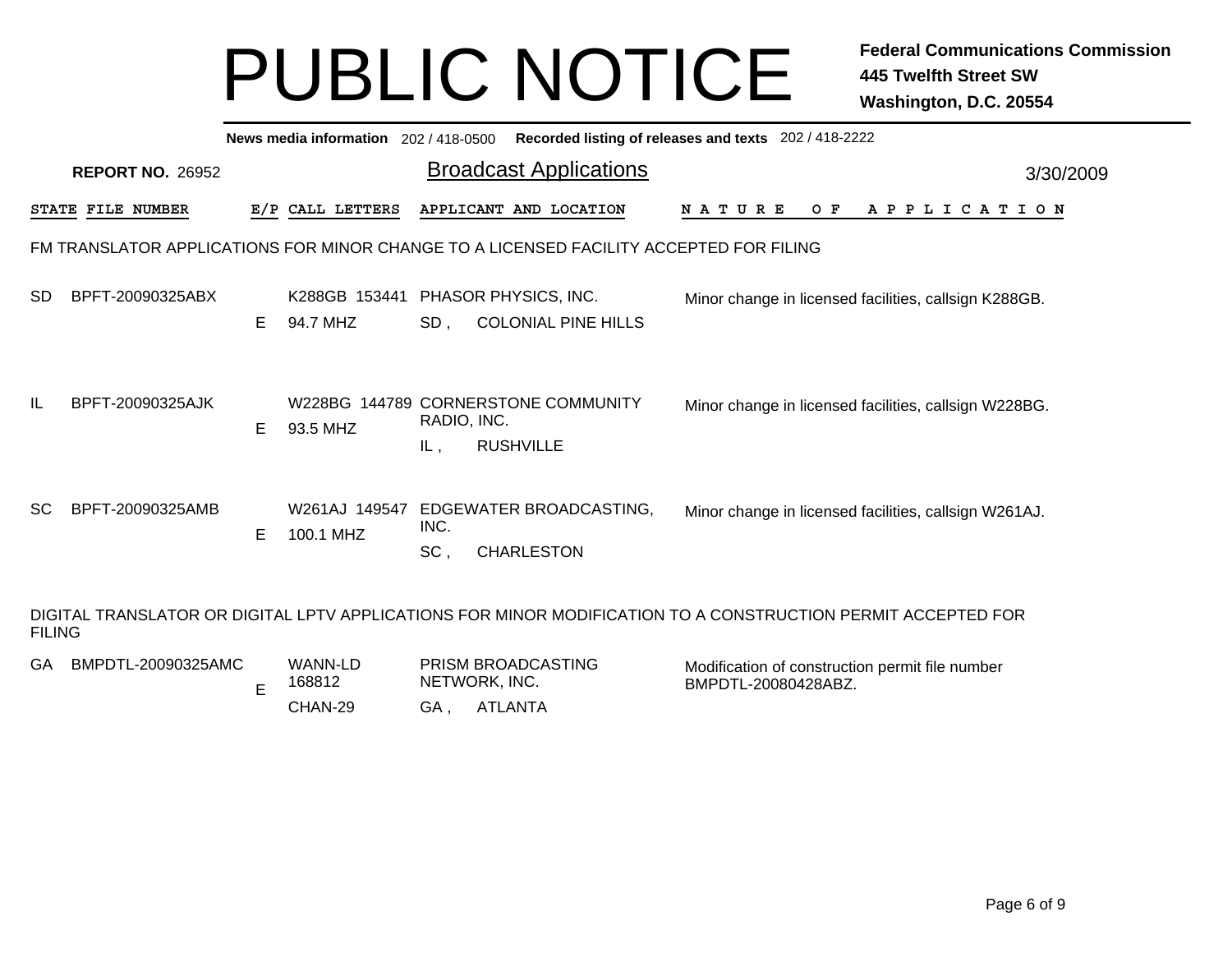|    |                          |    |                               |                | News media information 202 / 418-0500 Recorded listing of releases and texts 202 / 418-2222    |           |                       |           |
|----|--------------------------|----|-------------------------------|----------------|------------------------------------------------------------------------------------------------|-----------|-----------------------|-----------|
|    | <b>REPORT NO. 26952</b>  |    |                               |                | <b>Broadcast Applications</b>                                                                  |           |                       | 3/30/2009 |
|    | <b>STATE FILE NUMBER</b> |    | E/P CALL LETTERS              |                | APPLICANT AND LOCATION                                                                         |           | NATURE OF APPLICATION |           |
|    |                          |    |                               |                | FM STATION APPLICATIONS FOR MINOR MODIFICATION TO A CONSTRUCTION PERMIT ACCEPTED FOR FILING    |           |                       |           |
|    | MT BMPED-20090325ADI     | E. | NEW 136698<br>89.9 MHZ        | MT,            | COMMUNITY PUBLIC RADIO, INC. Mod of CP to chg<br>BOZEMAN                                       |           |                       |           |
|    |                          |    |                               |                | FM TRANSLATOR APPLICATIONS FOR MINOR MODIFICATION TO A CONSTRUCTION PERMIT ACCEPTED FOR FILING |           |                       |           |
|    | TX BMPFT-20090325ACJ     | E  | 106.5 MHZ                     | TX ,           | K292FQ 139284 BIG BEND BROADCASTING<br><b>COMANCHE TRAIL</b>                                   | Mod of CP |                       |           |
| МT | BMPFT-20090325ACZ        | E. | K212DV 93878<br>101.1 MHZ     | FALLS, INC.    | CALVARY CHAPEL OF TWIN<br>MT, POLSON                                                           | Mod of CP |                       |           |
|    |                          |    |                               |                | FM STATION APPLICATIONS FOR MODIFICATION OF LICENSE ACCEPTED FOR FILING                        |           |                       |           |
|    | CA BMLH-20090325ACY      | E  | <b>KKDV 36032</b><br>92.1 MHZ | INC.<br>$CA$ , | CONTRA COSTA COUNTY RADIO, License to modify.<br><b>WALNUT CREEK</b>                           |           |                       |           |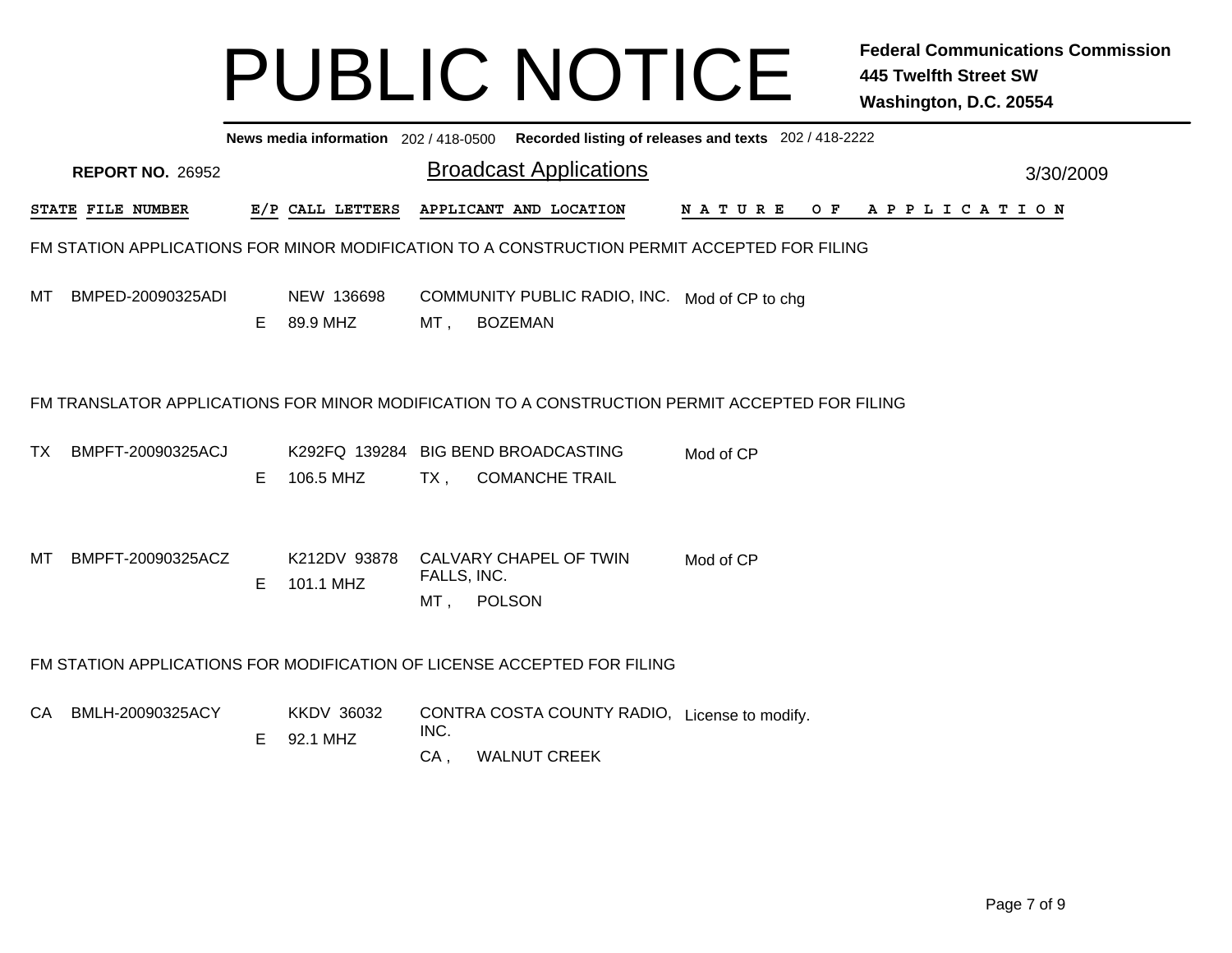|     |                                                                   |   | News media information 202/418-0500 |                   |                                                                                       | Recorded listing of releases and texts 202 / 418-2222                                    |           |
|-----|-------------------------------------------------------------------|---|-------------------------------------|-------------------|---------------------------------------------------------------------------------------|------------------------------------------------------------------------------------------|-----------|
|     | <b>REPORT NO. 26952</b>                                           |   |                                     |                   | <b>Broadcast Applications</b>                                                         |                                                                                          | 3/30/2009 |
|     | <b>STATE FILE NUMBER</b>                                          |   | E/P CALL LETTERS                    |                   | APPLICANT AND LOCATION                                                                | OF APPLICATION<br>N A T U R E                                                            |           |
|     |                                                                   |   |                                     |                   | AM STATION APPLICATIONS FOR ORIGINAL CONSTRUCTION PERMIT PETITION FOR RECONSIDERATION |                                                                                          |           |
| CO  | BNP-20040130AQR                                                   |   | NEW 161308                          |                   | ADVANCED MODULATION<br><b>BROADCASTING, LLC</b>                                       | CP New Stn.                                                                              |           |
|     |                                                                   | Е | 1130 KHZ                            | CO <sub>1</sub>   | <b>EATON</b>                                                                          | Section 307(b) showing filed 10/31/05                                                    |           |
|     |                                                                   |   |                                     |                   |                                                                                       | Petition for Reconsideration Filed 03/23/2009 by Advance Modulation<br>Broadcasting, LLC |           |
|     | AM STATION APPLICATIONS FOR ORIGINAL CONSTRUCTION PERMIT RECEIVED |   |                                     |                   |                                                                                       |                                                                                          |           |
| OR  | BNP-20090325AEF                                                   | E | NEW 160229<br>830 KHZ               | <b>LLC</b><br>OR. | HILL & GLOVER BROADCASTING, CP New Station.<br><b>MEDFORD</b>                         |                                                                                          |           |
|     |                                                                   |   |                                     |                   | FM STATION APPLICATIONS FOR ORIGINAL CONSTRUCTION PERMIT ACCEPTED FOR FILING          |                                                                                          |           |
| NM. | BNPED-20071018AYF                                                 |   | NEW 174832                          |                   | <b>IGLESIA SHEKIRA</b>                                                                | <b>CP New Station.</b>                                                                   |           |
|     |                                                                   | E | 88.1 MHZ                            | NM.               | <b>SAN JOSE</b>                                                                       | Petitions to deny must be on file no later than 30 days from the date of                 |           |

this public notice accepting the application for filing.